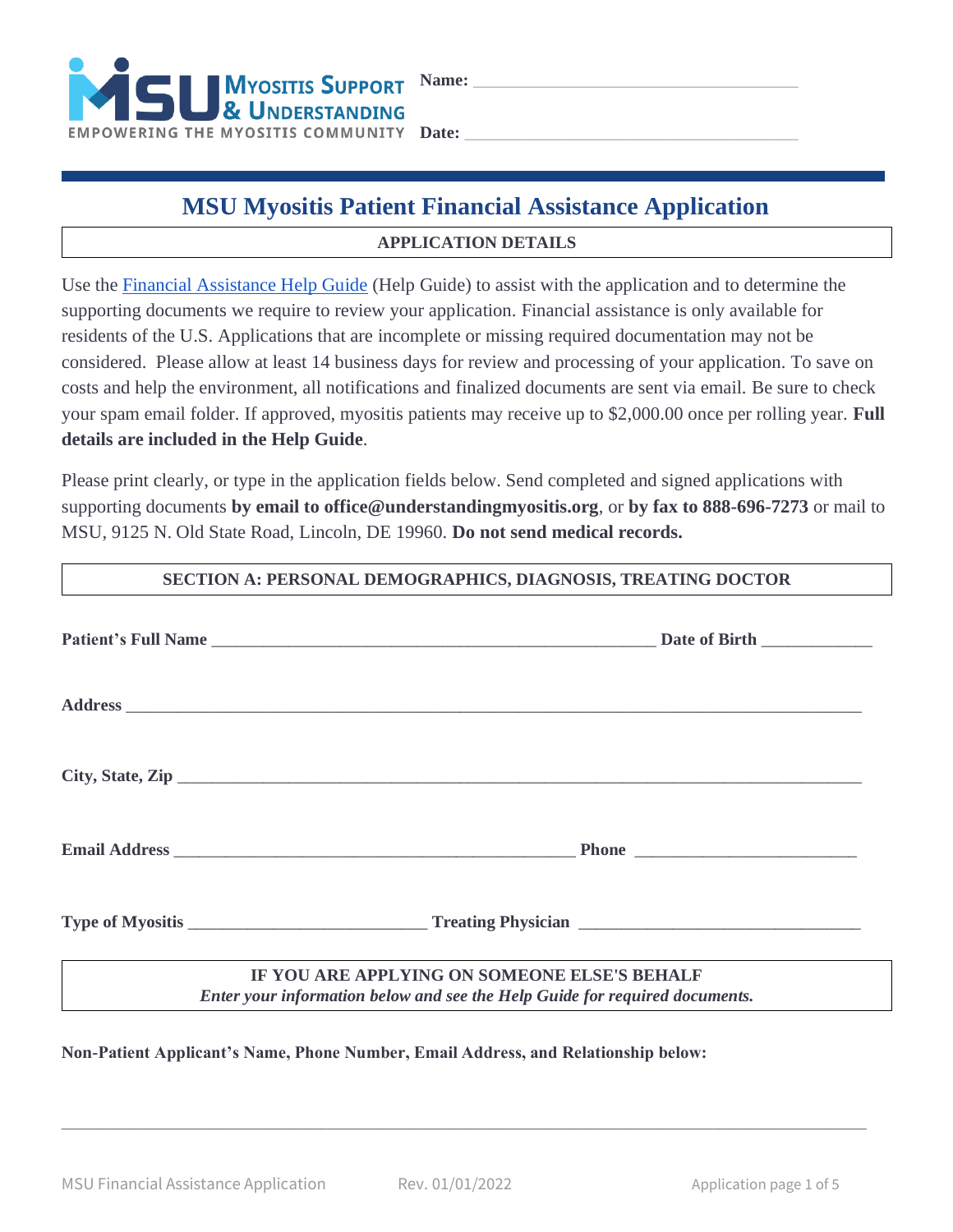

# **SECTION B: HOUSEHOLD INCOME**

**Total Monthly Gross Household Income \$\_\_\_\_\_\_\_\_\_\_\_\_\_\_\_\_** 

**Household size, including yourself? \_\_\_\_\_ How many adults provide support to the household? \_\_\_\_\_\_\_\_**

#### **SECTION C: SAVINGS ACCOUNTS**

☐ **Check here if your household does NOT have Savings Accounts**

Please list savings accounts in the spaces provided below. Include any fundraising accounts that have been established on your behalf. If needed, include additional accounts in a personal statement.

If you have savings accounts or personal fundraising accounts, please send us the most recent statement showing the average daily balance. We do not require the full statement. A printout of an online account is often sufficient, as long as it shows the average daily balance.

**\_\_\_\_\_\_\_\_\_\_\_\_\_\_\_\_\_\_\_\_\_\_\_\_\_\_\_ \_\_\_\_\_\_\_\_\_\_\_\_\_\_\_\_\_\_\_\_\_\_\_\_\_\_\_ \_\_\_\_\_\_\_\_\_\_\_\_\_\_\_\_\_\_\_\_\_\_\_\_\_\_**

**\_\_\_\_\_\_\_\_\_\_\_\_\_\_\_\_\_\_\_\_\_\_\_\_\_\_\_ \_\_\_\_\_\_\_\_\_\_\_\_\_\_\_\_\_\_\_\_\_\_\_\_\_\_\_ \_\_\_\_\_\_\_\_\_\_\_\_\_\_\_\_\_\_\_\_\_\_\_\_\_\_**

**\_\_\_\_\_\_\_\_\_\_\_\_\_\_\_\_\_\_\_\_\_\_\_\_\_\_\_ \_\_\_\_\_\_\_\_\_\_\_\_\_\_\_\_\_\_\_\_\_\_\_\_\_\_\_ \_\_\_\_\_\_\_\_\_\_\_\_\_\_\_\_\_\_\_\_\_\_\_\_\_\_**

**BANK NAME AVERAGE DAILY BALANCE ACCT. NO. (LAST 4 DIGITS)**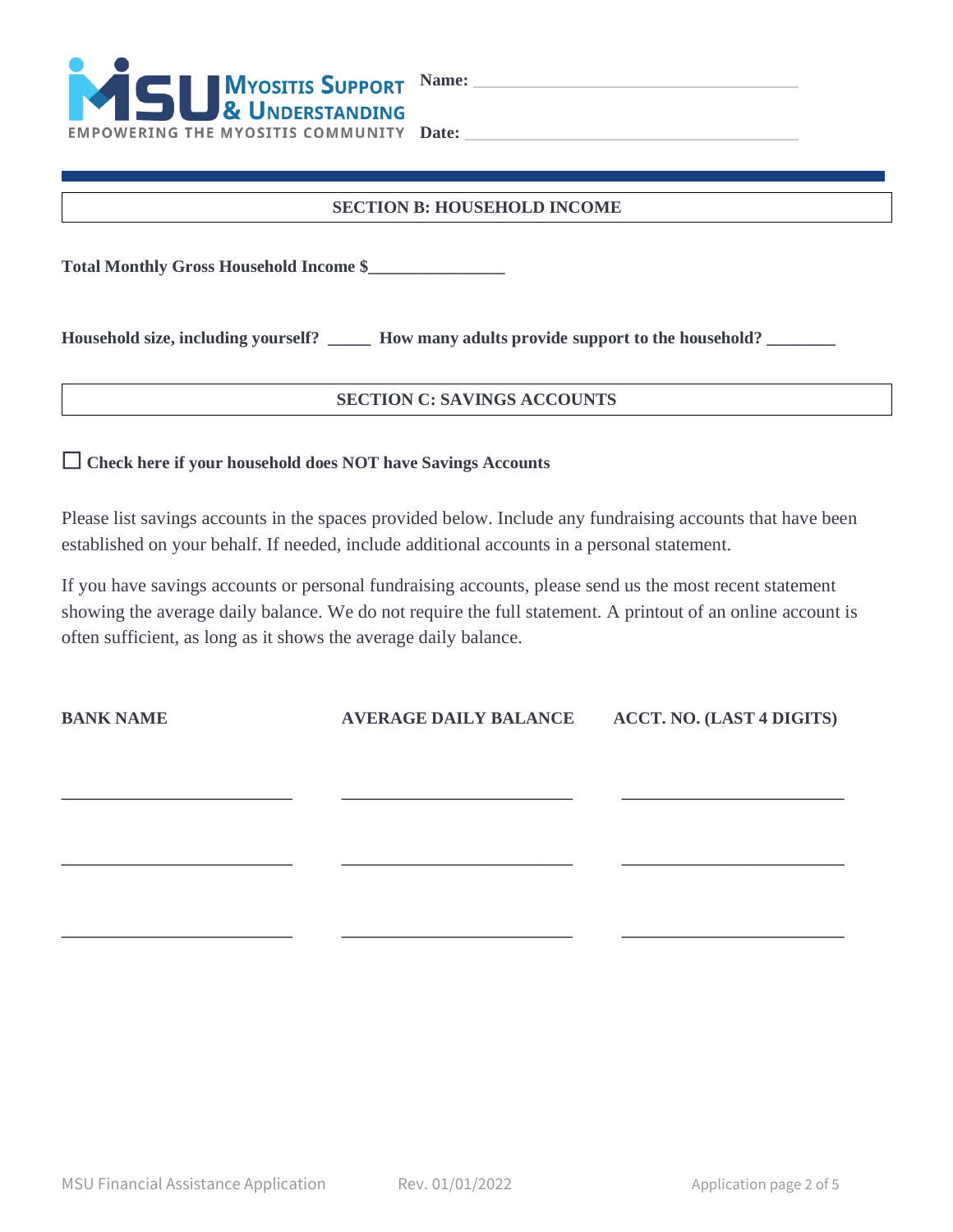

## **SECTION D: TYPE OF FINANCIAL ASSISTANCE REQUESTING**

Select the type of financial assistance for which you are applying and enter the information requested in the appropriate section below. Please enter only the amount you are requesting, up to the maximum award of \$2,000.00. *[See the Help Guide](https://understandingmyositis.org/docs/assistance/MSU-Financial-Assistance-Help-Guide.pdf) for full details, document requirements, additional forms, and answers to common questions***.**

| <b>MEDICAL BILLS</b>                                    | Has insurance paid their part? $Y$ or $N$ | AMT:                              |
|---------------------------------------------------------|-------------------------------------------|-----------------------------------|
| <b>EMERGENCY</b><br><b>HOUSEHOLD</b><br><b>EXPENSES</b> | LIST THE TYPE OF BILL/EXPENSE:            | AMT:                              |
| <b>MOBILITY</b><br><b>DEVICE</b>                        | <b>ENTER THE NAME AND TYPE OF DEVICE:</b> | AMT:                              |
|                                                         | <b>DESCRIPTION OF DEVICE:</b>             |                                   |
|                                                         |                                           | Has insurance paid<br>their part? |
|                                                         |                                           | $Y$ or $N$                        |
|                                                         |                                           |                                   |
|                                                         |                                           |                                   |

**We encourage you to include a personal statement with your application** if you think there is information not included on the application that would help us in the review, approval, and payment process.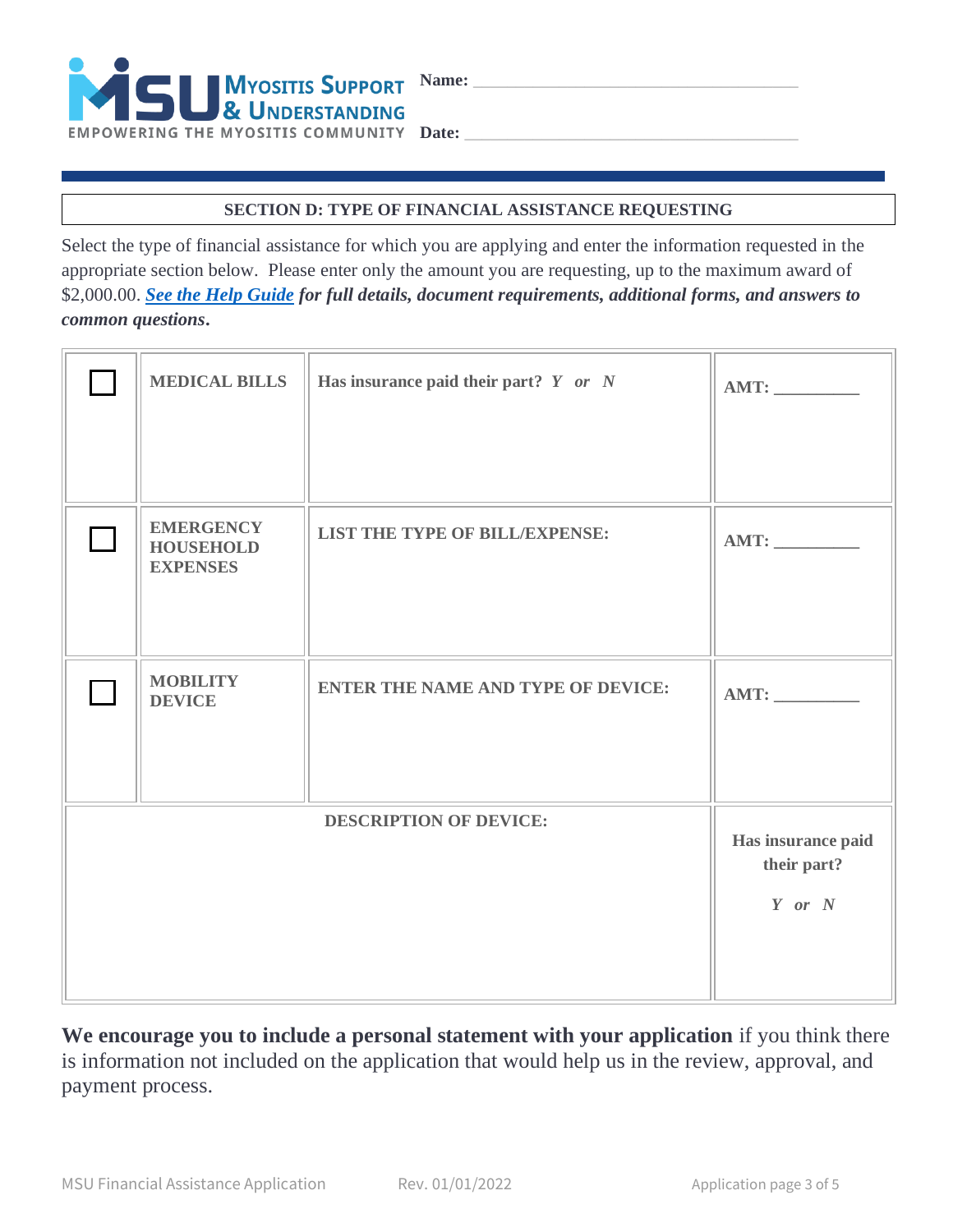

#### **APPLICATION CERTIFICATION**

I hereby certify that the information provided in this application is true and correct as of this date and that any intentional misrepresentation of the information contained in this application or supporting documents will result in the loss of current and future assistance from Myositis Support and Understanding Association, Inc. (MSU) and may result in civil liability.

I hereby allow MSU to share my information with all necessary third parties in order to review, administer, verify, and make payments under any award and I release MSU from any and all liability that may arise from the sharing of my information with third parties.

I understand that it is my responsibility to ascertain if there are any financial or tax consequences of receiving this financial assistance. I understand that unless otherwise agreed upon by separate written instrument, the names of recipients of financial assistance awards will be kept private and confidential.

I understand that MSU will send all notifications and official documents via email, including requests for further information and documents, and award determination letters, which you can save for your records. If you require a mailed copy, you can make a request via email or by notating such on your application or in your personal statement.

All financial assistance applications will be reviewed on a case-by-case basis and final determination will be based on eligibility, financial need, and availability of funds.

Anti-Discrimination Policy: MSU does not discriminate based on race, color, age, religion, national origin, gender, gender expression, sexual orientation, national origin (ancestry), marital status, disability, or political affiliation.

By signing and submitting this application, you acknowledge that you have read and agree to all of the information and terms included in this application and in the MSU Financial Assistance Application Help Guide.

| Relationship to the patient expansion of the set of the set of the set of the set of the set of the set of the set of the set of the set of the set of the set of the set of the set of the set of the set of the set of the s |  |
|--------------------------------------------------------------------------------------------------------------------------------------------------------------------------------------------------------------------------------|--|